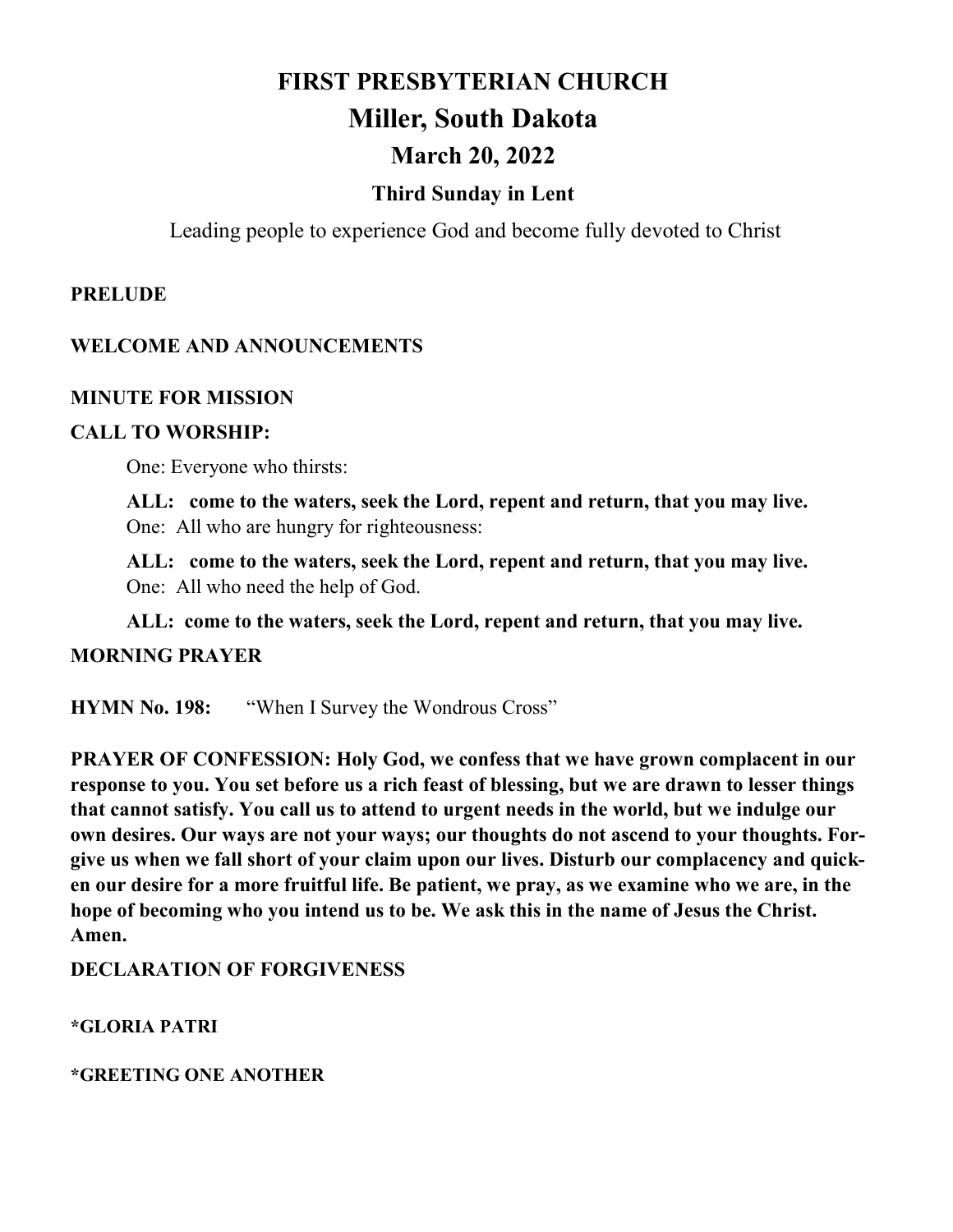#### **RESPONSIVE READING:** Isaiah 55: 1-9 (p. 592 in pew Bible)

#### **CHILDREN'S TIME**

**CHOIR ANTHEM:** "The Holy Heart"

**GOSPEL READING:** Luke 13: 1-9 (p. 843 in pew Bible)

**SERMON:** "The Year for Figs"

#### **PASTORAL PRAYER AND THE LORD'S PRAYER**

**HYMN:** "O God, How We Have Wandered" (see bulletin insert)

#### **INVITATION TO THE OFFERING**

#### **--OFFERTORY**

#### **\*DOXOLOGY**

**HYMN:** "Throughout These Lenten Days and Nights" (see bulletin insert)

#### **CHARGE AND BENEDICTION**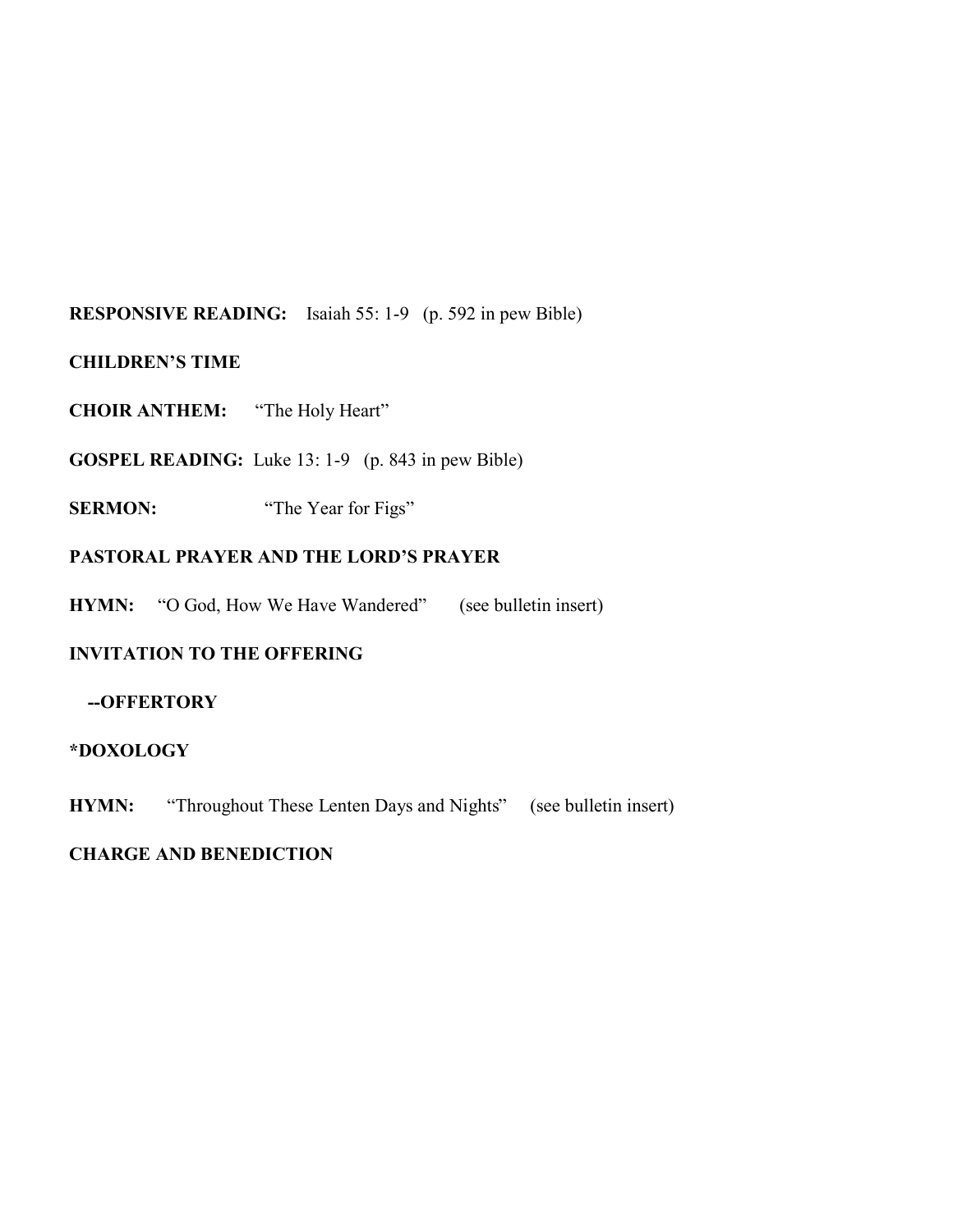#### **ANNOUNCEMENTS**

#### **REMEMBER:**

 **\*Guests, we welcome you.** Please sign the guest book by the front door before you leave. \***Large print bulletins are available.** 

If you would like one, please pick one up as you come into the sanctuary.

 \***Let the Deacons or Janice know** if you or someone you are aware of is hospitalized, in need of a visit, or prayers.

 **\*An usher will be available to help** people up and down the stairs or in and out of the elevator.

#### **OUR CHURCH MARCH 20-MARCH 26**

| <b>Sun., Mar. 20:</b>                                      | Worship at 10:00 A.M                        |  |
|------------------------------------------------------------|---------------------------------------------|--|
| <b>Wed., Mar. 23:</b>                                      | Choir practice at 7:00                      |  |
| Fri., Mar. 25:                                             | Happy Birthday: Chris & Christine Kruml     |  |
| Sat., Mar. 26:                                             | Happy Birthday: Doug Fritzsche & Abbie Hill |  |
| <b>Greeters today:</b>                                     | Will & Brooke Jones and boys                |  |
| <b>Student Greeters today:</b>                             | Rya Wagner & Vaelynn Welk                   |  |
| <b>Greeter for Mar. 27:</b>                                | Kelly & Curtis Johnson                      |  |
| Student Greeters for Mar. 27: Ava & Nicholas Johnson       |                                             |  |
| <b>Ushers for March:</b>                                   | Dave & Jean Johnson                         |  |
| <b>Student Ushers today:</b>                               | Owen & Oliver Fritzsche                     |  |
| <b>Student Ushers for Mar. 27:</b> Alexis & Brooks Johnson |                                             |  |
| <b>Deacons for March:</b>                                  | Nancy Williams & Charlene Beckett           |  |
| <b>Attendance for last week: 73</b>                        |                                             |  |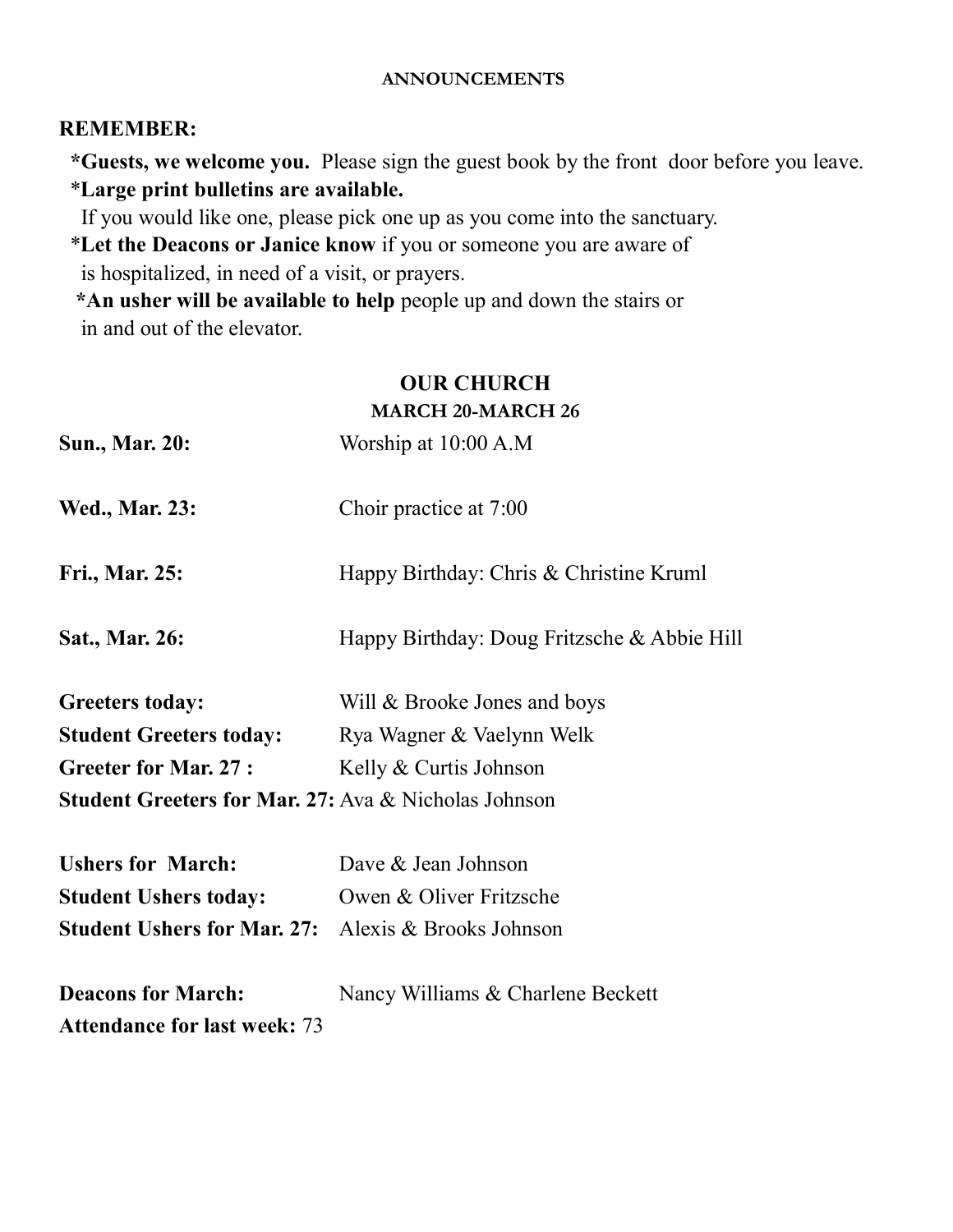# **FYI:**

1. Our Church would like to get e-mail addresses of our members. If you could e-mail me at my address of [secretary@firstpresmiller.org,](mailto:secretary@firstpresmiller.org) I can save your addresses or please get them to me in writing if e-mailing is not an option. Thank you. Patty

*2. Please let the office know if I am missing any birthdays or anniversaries. Thank you!*

# **3. Offering for March 13: \$ 1, 400.50**

**4***.* **Just a reminder to check out our Church's website every week at millerpresby.com. We have a new "interim information" button on the left hand side-bar that will take you to a page of information and that week's "happenings", and it will be updated as needed each week . It will help everyone to stay up-to-date on dates, events, etc. in our church community! Also if you have anything that you like to see included on the website and/or share photos of our church events and dates, please email Dee Sivertsen at [deesiv@gmail.com.](mailto:deesiv@gmail.com)  Thank you!**

**5. It's time to think about Easter memorials. Please contact Jean Johnson or Dawn Haar about these.** 

**6**. **Our new email for the church is [PresbyPastorMiller@gmail.com.](mailto:PresbyPastorMiller@gmail.com) Please update this in your contacts files. Thank you!**

**7.April/June newsletter articles are due March 24.**

# **GLORIA PATRI**

Glory be to the Father, and to the Son and to the Holy Ghost.

As it was in the beginning, is now and ever shall be, world without end. Amen.

## **DOXOLOGY**

Praise God, from whom all blessings flow, Praise Him all creatures, here below, Praise Him above, ye heavenly host. Praise Father, Son, and Holy Ghost. Amen.

## **Prayer list:**

June VanZee, Jill Nelson, Kayleen Fulton, Scott Teason, Vi Moncur, Sanae Brown, Mary Caffee, Marcia Potts, Nathan Bonebright, Melanie Wangsness, Bob Lager, Jean Johnson, Marcie Lander, Kayden Hammond, family and friends of Casey Schultz.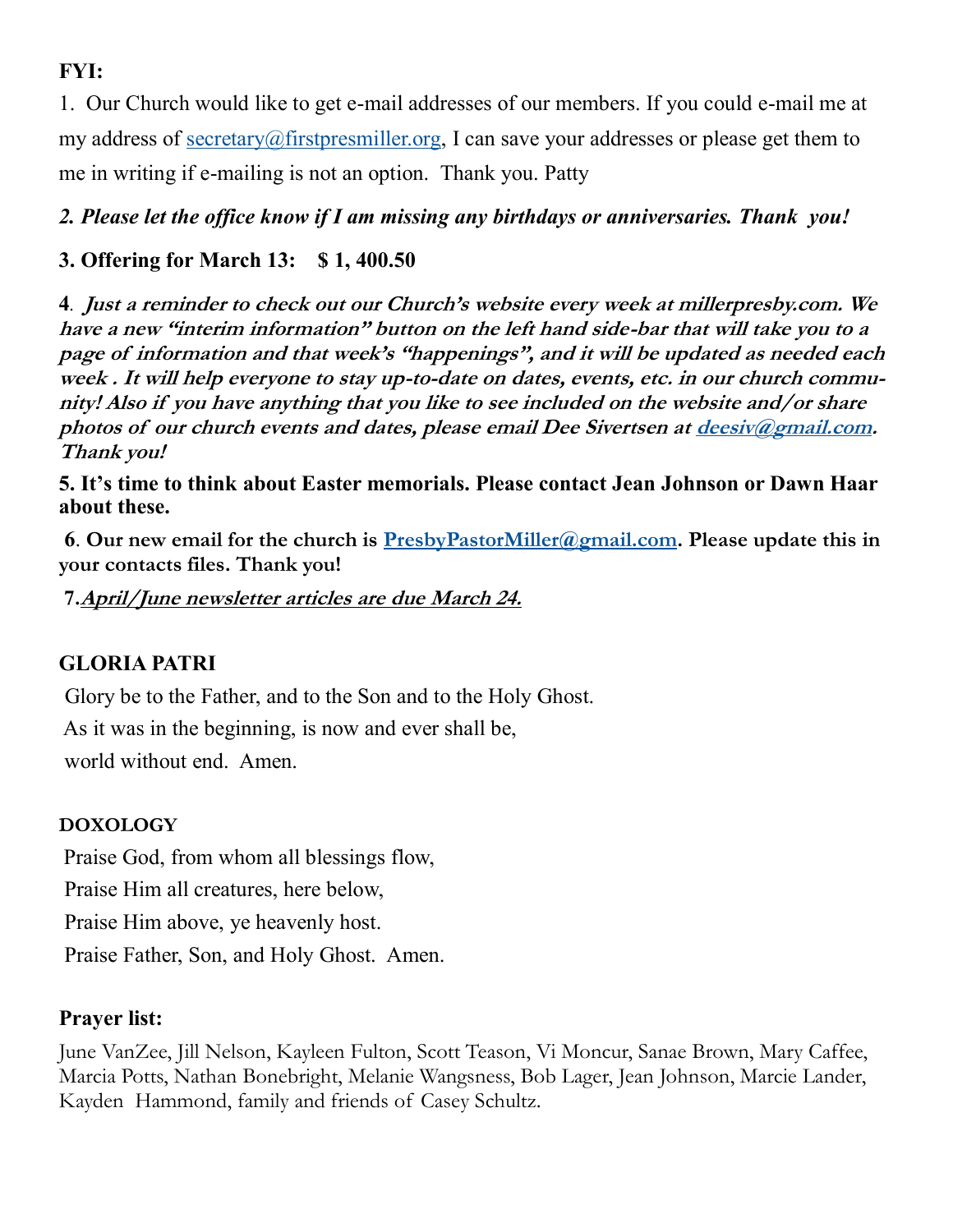## *Household Prayer: Morning*

Gracious God, this new day carries the potential for growth and new life. Help me to attend to those things in me that need care and attention. Sew your word in me that I may grow in faithfulness and understanding. Shake me out of dull routines, so that I may take part in the good news you continue to tell urgently and passionately. In Christ's name. Amen.

# *Household Prayer: Evening*

As I lie down this night in the shadow of your wings, God of my life, I know that you will be with me even as you have helped me through this day. Whether I am weary from the day or whether the day has been a rich feast of blessings, I give thanks for your power and glory, which are present in every circumstance. As I give myself over to rest and sleep, I remember that your steadfast love is better than life. So I pray , surround me with your love tonight and always. In the peace of Christ I pray. Amen.